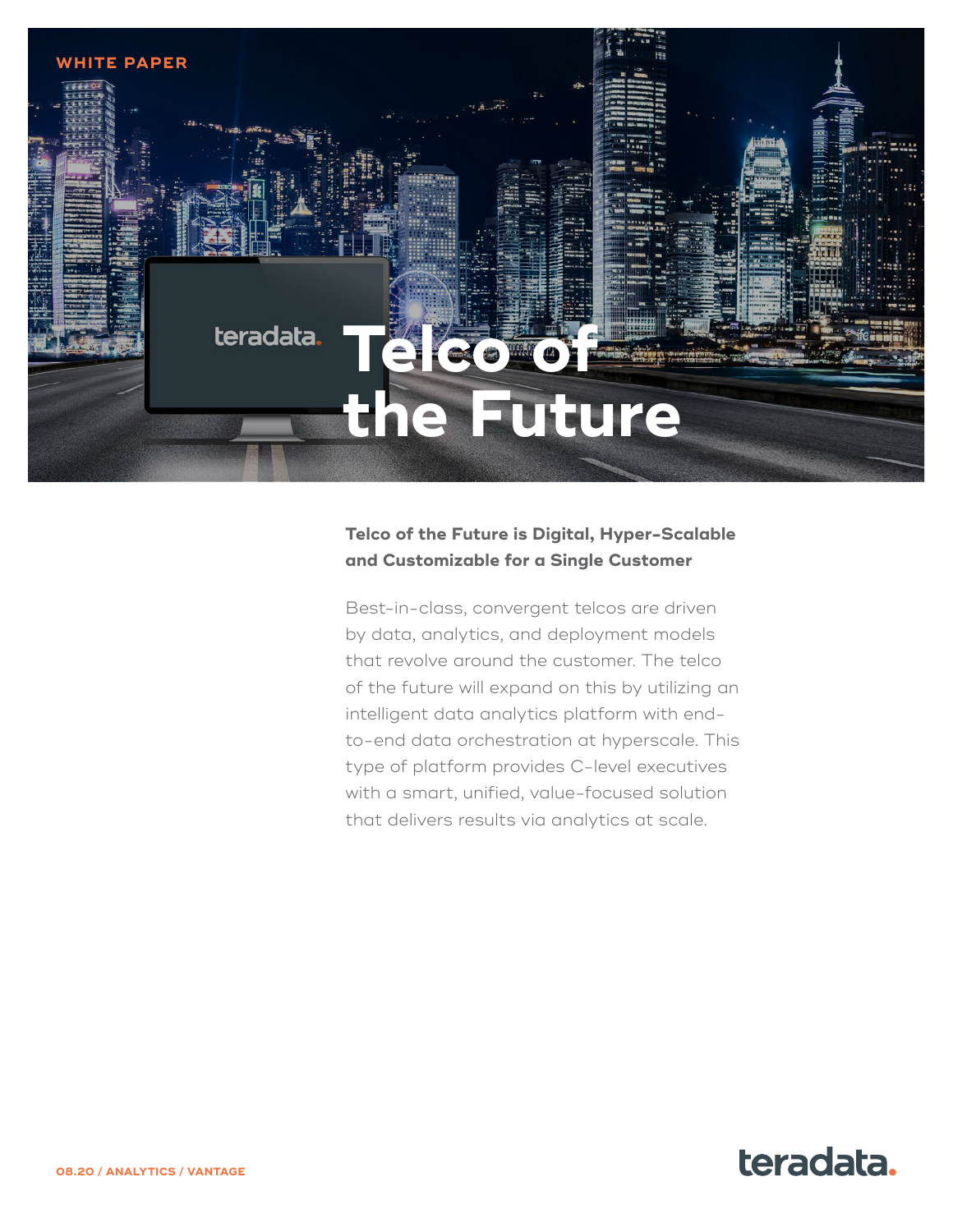#### **Table of Contents**

- 4 [Telcos of the Future Will Increasingly Look](#page-3-0)  [More Like a Tech Company](#page-3-0)
- 4 [New Levels of Automation](#page-3-0)  [Drive Results and Savings](#page-3-0)
- 5 [A Business Built Around the Concept of a](#page-4-0)  [Segment of One](#page-4-0)
- 6 [Boosting Net Promotor Scores](#page-5-0)  [Boosts Revenues](#page-5-0)
- 6 [Drive 5-Star Experiences from](#page-5-0)  [5G Networks](#page-5-0)
- 7 [About Teradata](#page-6-0)

CTOs benefit from next-generation network planning and roll out that's planned and optimized by customer value and experience, rather than density and utilization. This also lays the groundwork for decommissioning older, expensive, less efficient technology while repurposing valuable spectrum.

CFOs are able to close the books daily for EBITDA and EPS reporting, and they also gain the ability to predict future customer profitability via world-class forecasting and operations. CMOs can leverage self-service marketing and personalization across all product and service channels. CIOs achieve great efficiencies gains, while also focusing on a cloud first strategy and agile, hybrid execution.

CEOs will see double digit Net Promotor Score (NPS) improvements while making large gains in time to market and time to value like they have never seen before. The value of the business will also increase based on business improvements that drive completely different multiples of earnings and revenue.

To achieve these groundbreaking capabilities, telcos of the future will need to manage and optimize their data to drive success across their businesses and deliver analytics at scale in production. And they'll need the right platform to make full use of all their data, including the ability to connect, integrate, and analyze billions or trillions of records each day from all areas of the business to get maximum insights (see Figure 1).



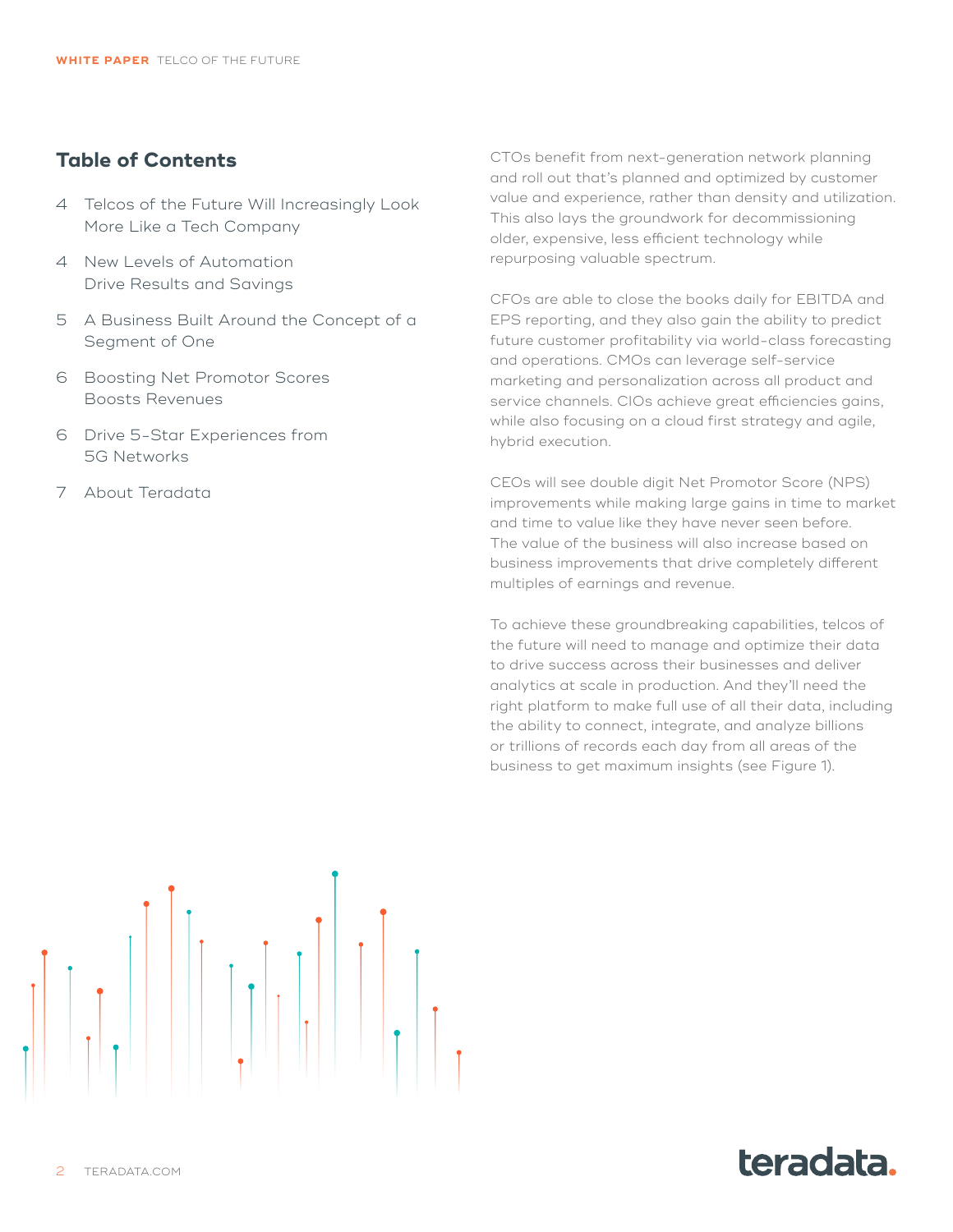#### Figure 1: Enabling the Shift From Traditional to Futuristic

| <b>Traditional Mobile Only Operator</b><br>NPS -10 +20                          | Best-in-Class Convergent Operator<br><b>NPS +50</b>                  | <b>Future Digital Operator</b><br><b>NPS 70+</b>                           |
|---------------------------------------------------------------------------------|----------------------------------------------------------------------|----------------------------------------------------------------------------|
| Segment of many                                                                 | Segment of few                                                       | Segment of one                                                             |
| Descriptive analytics focus                                                     | Predictive analytics focus                                           | Prescriptive analytics focus                                               |
| Millions of interactions per month                                              | Billions of interactions per month                                   | Trillions of interactions per month                                        |
| 100s of models, mostly running in batch                                         | 1,000s of mixed models,<br>running batch and on the fly              | 1,000,000s of models,<br>mostly running in real time                       |
| 1,000s of named users                                                           | 1,000s of active users;<br>10,000+ total users                       | 1,000,000s of users                                                        |
| 1,000s of queries per day                                                       | 1,000,000s of queries per day                                        | 100,000,000+ queries per day                                               |
| Response time: seconds                                                          | Response time: 1 second                                              | Response time: sub-second                                                  |
| Partially integrated data                                                       | Mostly integrated data                                               | Fully integrated data                                                      |
| No data management strategy,<br>benchmarking or roadmap                         | Data management strategy in place,<br>benchmarked, executing roadmap | Best-in-class data management<br>strategy; setting new benchmarks          |
| Data management owned by IT;<br>seen as liability or cost                       | Data management owned<br>by the business, supported by IT            | Data management and exploitation is<br>the strategic differentiator        |
| A BICC/CoE is planned or<br>relatively immature                                 | A mature CoE and CDO is planned or<br>exists                         | Data is one of the most valuable assets<br>of the business                 |
| Siloed data stores provide minimal<br>insight, occasional data-driven decisions | Most decisions and processes are<br>becoming data driven             | Everyone uses advanced analytics to<br>support all decisions and processes |
| Market cap typically valued at<br>1-2 times revenue                             | Market cap valuations at<br>2-3 times revenue                        | Market cap valuations at<br>4-5 times revenue                              |

#### **Data Analytics Orchestration**

Data orchestration automates processes to convert data into results. World-class telcos rely on an orchestrated analytic and data foundation that includes:

- **•** Network data that's rapidly ingested, removing latency and increasing quality
- **•** Maximum agility and cloud flexibility to scale and store data
- **•** New discovery capabilities to get new results from data
- **•** Analytics for model scoring and inference
- **•** High availably and scalability for serving analytics
- **•** Automation built across all processes
- **•** Operational application integration, monitoring, and debugging
- **•** Model management, tracking and high performance
- **•** Provence of data, model fairness and user privacy

# teradata.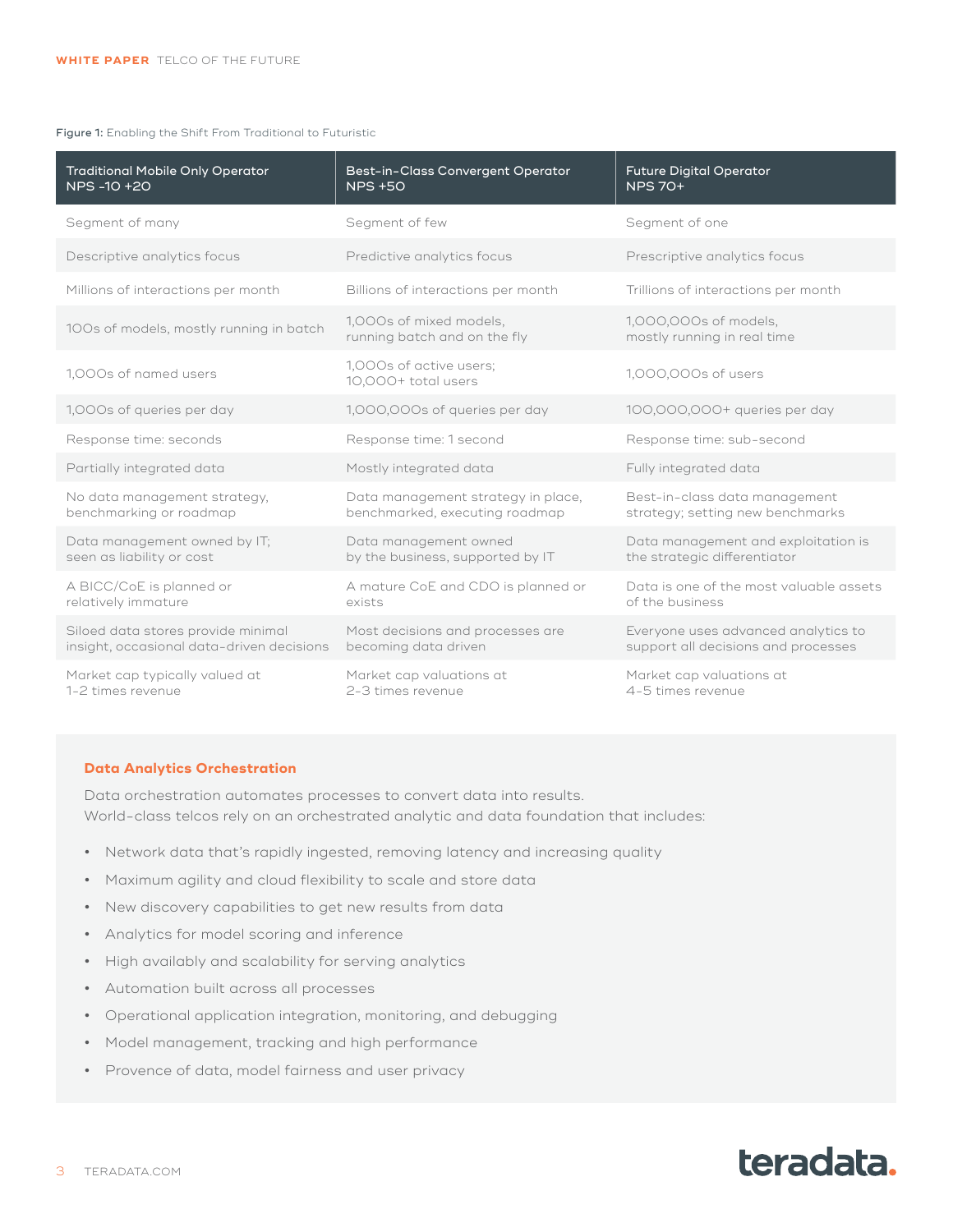## <span id="page-3-0"></span>**Telcos of the Future Will Increasingly Look More Like a Tech Company**

Ironically, as telcos capture more customer-specific data on an annual basis than Google and Facebook, telcos see only a fraction of their market capitalization. One reason is the industry's underestimation of the value of its customer data. A fundamental difference between telcos and digital native companies is the way they monetize data.

Digital native companies treat data as a strategic asset that enables growth, different operation models, and decision-making processes. In many tech companies, data is the only corporate asset they own, and its uniqueness is at the heart of their business model.

Technology companies see data as the core of their operations. Everyone in the organization understands the value data brings, has direct access to it, and has been trained how to use it for commercial advantage. That's why the telco of the future must act like a tech company by collecting, configuring, coordinating, and managing all of the data across the entire enterprise, then integrating it together at a scale that has never been seen before. These data native telcos will look like a tech company in terms of both business models and data models.

To get there, the ultra-competitive telecom industry must continually transform to capture, engage, and retain customers. Traditional approaches will no longer work. Telcos need to make an intelligent shift from a siloed and fragmented data landscape to an integrated customer view that focuses on providing real-time analytics and answers that drive action.

Processes need to be managed with end-to-end automation and become 100 percent data-driven. This includes data preparation and management, making decisions based on data, and taking actions based on those decisions. This orchestration capability spans many systems, functions, and varying types of enterprise-wide data. It requires a modern platform that provides data management and analytics at hyperscale.

The platform must be able to deliver multidimensional scalability across eight core dimensions:

- **•** Data volume
- **•** Query concurrency
- **•** Query complexity
- **•** Schema sophistication
- **•** Query data volume
- **•** Query response time
- **•** Data latency
- **•** Mixed workload

Multidimensional scalability provides the advanced capabilities required to run millions of productionized models, on trillions of interactions, every second of every day. They must run at a granular customer, product, and monetary level. Data native telcos can do this with the Teradata Vantage™ data analytics platform, which also offers the key ability to hyperscale to support the business models and larger, more complex data sets of the future. The platform allows telcos to perform analytics and use data-centric applications where the data reside.

With the right data analytics platform, telcos can reap new benefits and drive outcomes to position themselves for success now and into the future. Data and analytics can fully automate and integrate core business functions to optimize costs for all services and interactions. Predictive analytics, for example, can anticipate and control customer contacts across trillions of contextual interactions each month. This gives telcos the ability to customize offerings for a single individual, personalize pricing, and reach world-class revenue and profitability levels.

### **New Levels of Automation Drive Results and Savings**

Customers increasingly expect simple, intuitive, and mobile-first experiences. They also want the ability to have their requests handled digitally. In response, leading telcos are moving toward digitalization and automation.

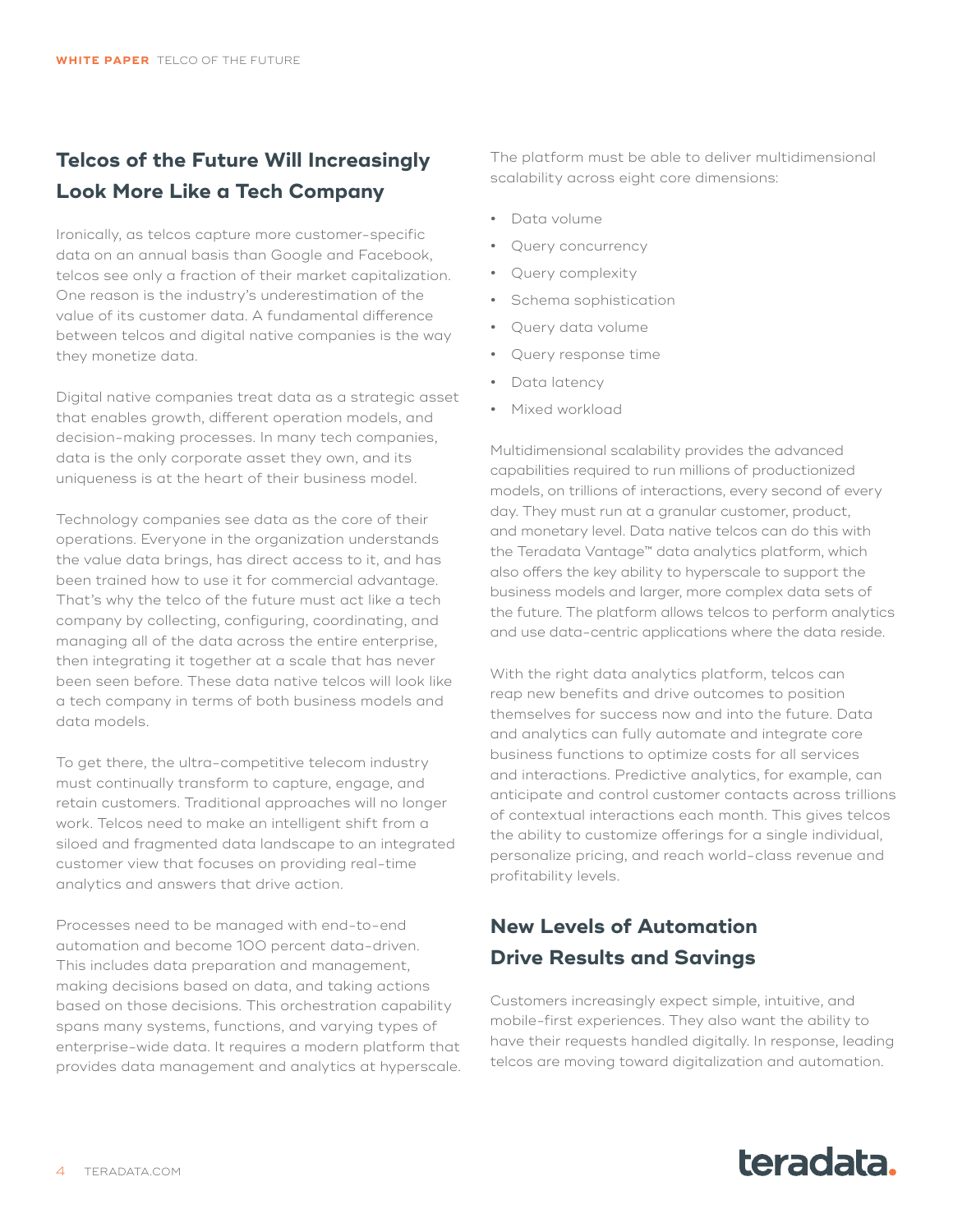<span id="page-4-0"></span>

#### Figure 2: End-to-End Solutions Instead of Individual Use Cases

While many operators are lagging, today's top performers have 70 percent to 80 percent end-to-end automation, according to McKinsey and Company. A target of 80 percent to 90 percent of service requests fulfilled digitally is realistic, the company says. Selfserving artificial intelligence (AI) with predictive and preventative capabilities can take automation to new levels, with little or no human intervention required.

Evolving to zero-touch, digital service delivery is possible by overhauling and modernizing a telco's technology backbone. This entails changing everything from product development to revenue and cost attribution. Many telcos are discovering the potential of robotics and process automation at scale across back-office functions.

Cost savings for core areas could reach 40 percent to 60 percent for some telcos, according to McKinsey. Telcos can further benefit from software-defined, selfhealing networks. Network planning, building, operations, and maintenance can be mostly driven by analytics.

### **A Business Built Around the Concept of a Segment of One**

Today's customers expect companies to know them and understand their needs on a personal level. Advanced analytics, such as machine learning, give telcos that capability. The analytics enable individuals to be targeted based on user preferences and behaviors, allowing companies to create personalized experiences across all touchpoints. But it's not just marketing and customer operations that require this

view. It's also fundamental to the return on investment of new technologies such as 5G and how finance needs to calculate customer profitability and run predictive models.

Advanced analytics are the driving force behind transforming from a traditional telco to a telco of the future. They're what empower companies to go from millions of interactions per month, thousands of queries per day, and segments of many customers using descriptive analytics to trillions of interactions per month, over 100 million queries per day, and a segment of one using prescriptive analytics.

Marketing to individuals requires trillions of interactions across millions of customer models. It also requires breaking down barriers to access and ingrate all digital and network data at an individual customer level. The data delivers insights across the entire business at a "segment of one" level. All functions are connected by data and analytics.

Teradata enables a granular, segment of one approach to all enterprise analytics. All data across the telco can be normalized so it's integrated and operationalized at scale. This view of the data enables analytics that power the roll out of the next generation of fixed and mobile networks at a segment of one level while dramatically improving the personalization and experience across all touchpoints and channels (see Figure 2). When executed correctly, the improvements in customer experience drive high-impact financial results and double-digit NPS increases.

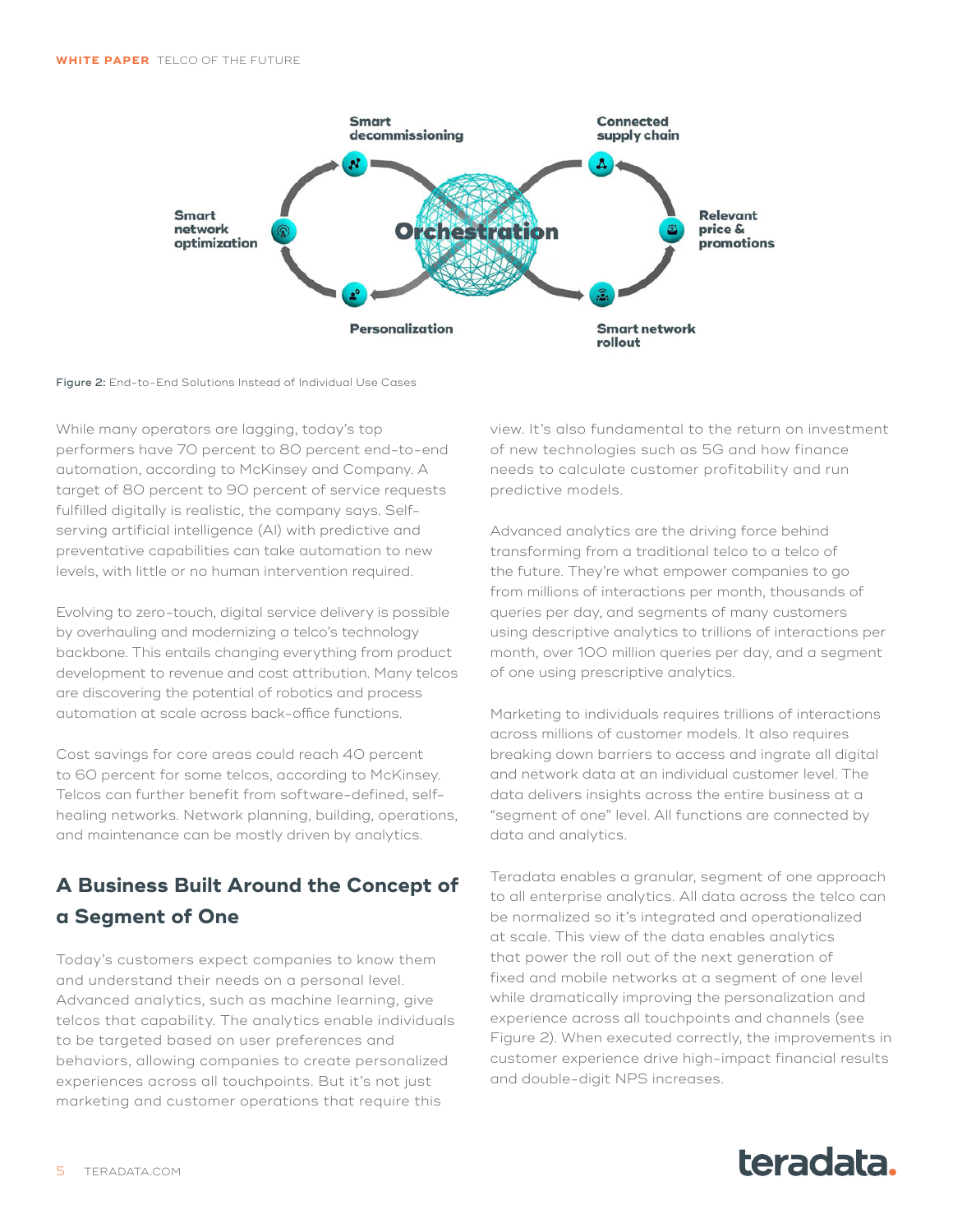<span id="page-5-0"></span>

## **Boosting Net Promotor Scores Boosts Revenues**

Forrester's CX Index™ research1 demonstrates that companies can drive \$4.74 in incremental revenue per 1 percent improvements in customer experience, per 1 million customers, each year. This adds up to \$388 million in additional revenue.

Best-in-class, convergent Telcos are characterized by being prepared and coordinated across channels, are helpful with customer issues, and offer competitive pricing. These telcos experience occasional issues with connectivity and dropped calls. Digital channels are integrated and simple, but effective to navigate.

By contrast, the telco of the future offers frictionless channels, uses analytics to proactively fix issues, and resolves issues the first time. Products and services are perceived to offer the best value for the money, with a network that's optimized by customer value. Digital interactions are seamless, have sophisticated capabilities, and engage customers through their preferred channels. This results in a higher NPS.

# **Drive 5-Star Experiences from 5G Networks**

Today's 5G networks and data analytics technologies are key enablers for the telco of the future. Telcos that deliver five-star customer experiences from ultra-fast 5G networks while customizing plans at an individual level can improve customer satisfaction, leading to a higher NPS.

The 5G rollout has changed the landscape for telcos by delivering next-generation customer experiences. However, as telcos know, the industry is all about what's next. Telcos that integrate all of their data, tear down silos, unify efforts, and align the entire business will be ready for what's next and be able to seize emerging opportunities.

Telcos already have the data they need to decide their futures and create the products and services customers



<sup>1</sup> How Customer Experience Drives Business Growth, 2019, Forrester Research, Inc., December 13, 2019.